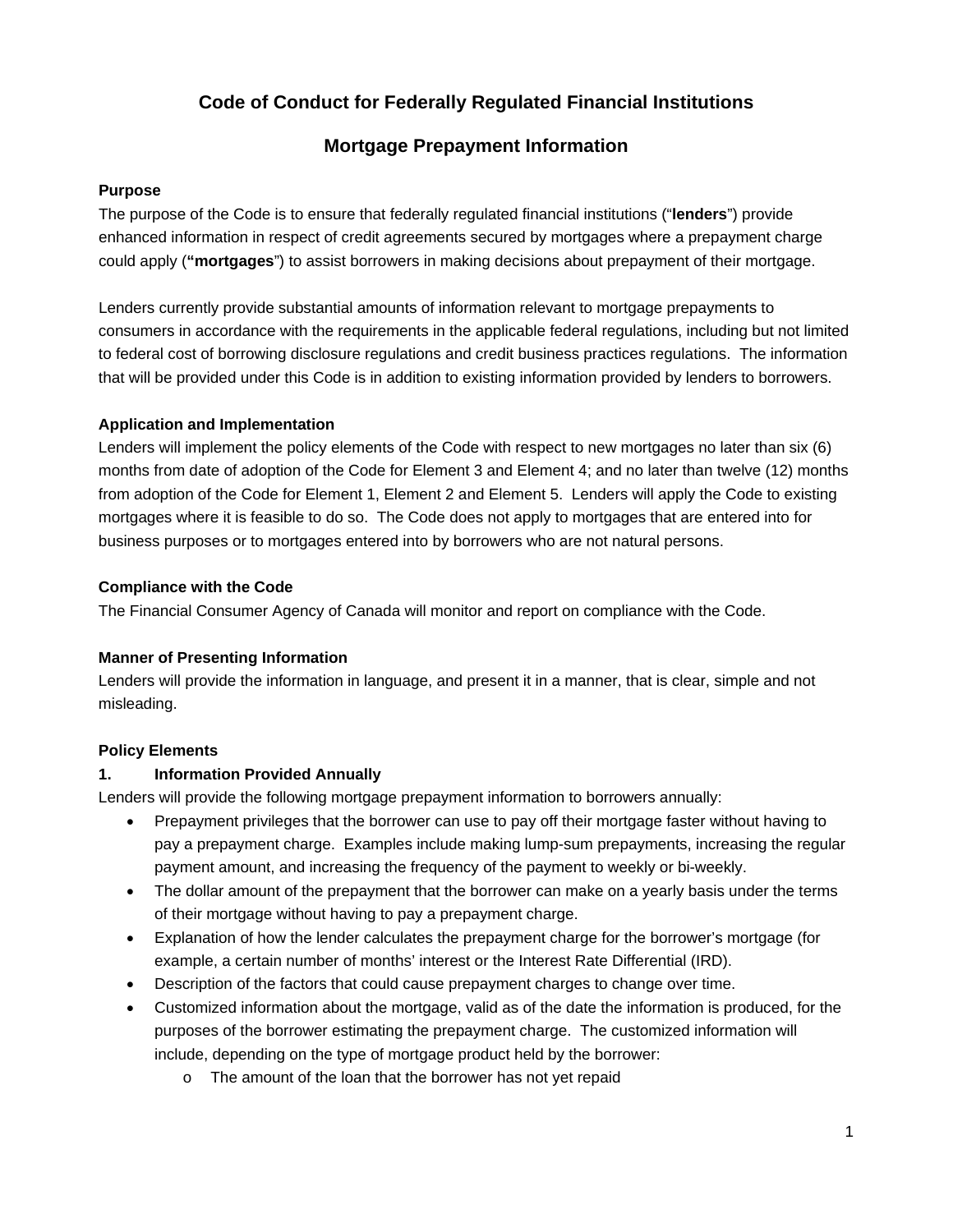- o The interest rate of the mortgage and other factors (for example, rate discount or posted interest rate) that the lender uses to calculate the prepayment charge
- o The remaining term or maturity date of the borrower's mortgage
- For mortgages where the prepayment charge may be based on the IRD:
- o How the lender determines the comparison rate to use to calculate the IRD
- o Where the borrower can find the comparison rate (for example, on the lender's website)
- Where the borrower can find the lender's financial calculators that the borrower can use, along with the information above, to estimate the prepayment charge.
- Any other amounts the borrower must pay to the lender if the borrower prepays their mortgage and how the amounts are calculated.
- How the borrower can speak with a staff member of their lender who is knowledgeable about mortgage prepayments. For example, borrowers may contact a staff member through a toll-free number as described in section 5*.*

# **2. Information Provided When the Borrower Is Paying a Prepayment Charge**

If a prepayment charge applies and the borrower confirms to the lender that the borrower is prepaying the full or a specified partial amount owing on their mortgage, the lender will provide the following information in a written statement to the borrower:

- The applicable prepayment charge.
- Description of how the lender calculated the prepayment charge (for example, whether the lender used a certain number of months' interest or the IRD).
- If the lender used the IRD to calculate the prepayment charge, the lender will inform the borrower of :
	- o the outstanding amount on the mortgage
	- o the annual interest rate on the mortgage
	- o the comparison rate that was used for the calculation
	- o the term remaining on the mortgage that was used for the calculation
- The period of time, if any, for which the prepayment charge is valid.
- Description of the factors that could cause the prepayment charge to change over time.
- Any other amounts the borrower must pay to the lender when they prepay their mortgage and how the amounts are calculated.

# **3. Enhancing Borrower Awareness**

To assist borrowers in better understanding the consequences of prepaying a mortgage, lenders will make available to consumers information on the following topics:

- Differences between:
	- o Fixed-rate mortgages and variable-rate mortgages
	- o Open mortgages and closed mortgages
	- o Long-term mortgages and short-term mortgages
- Ways in which a borrower can pay off a mortgage faster without having to pay a prepayment charge. Examples include making lump-sum prepayments, increasing the regular payment amount, and increasing the frequency of the payment to weekly or bi-weekly.
- Ways to avoid prepayment charges (for example, by porting a mortgage).
- How prepayment charges are calculated, with examples of the prepayment charges that would apply in specific circumstances.